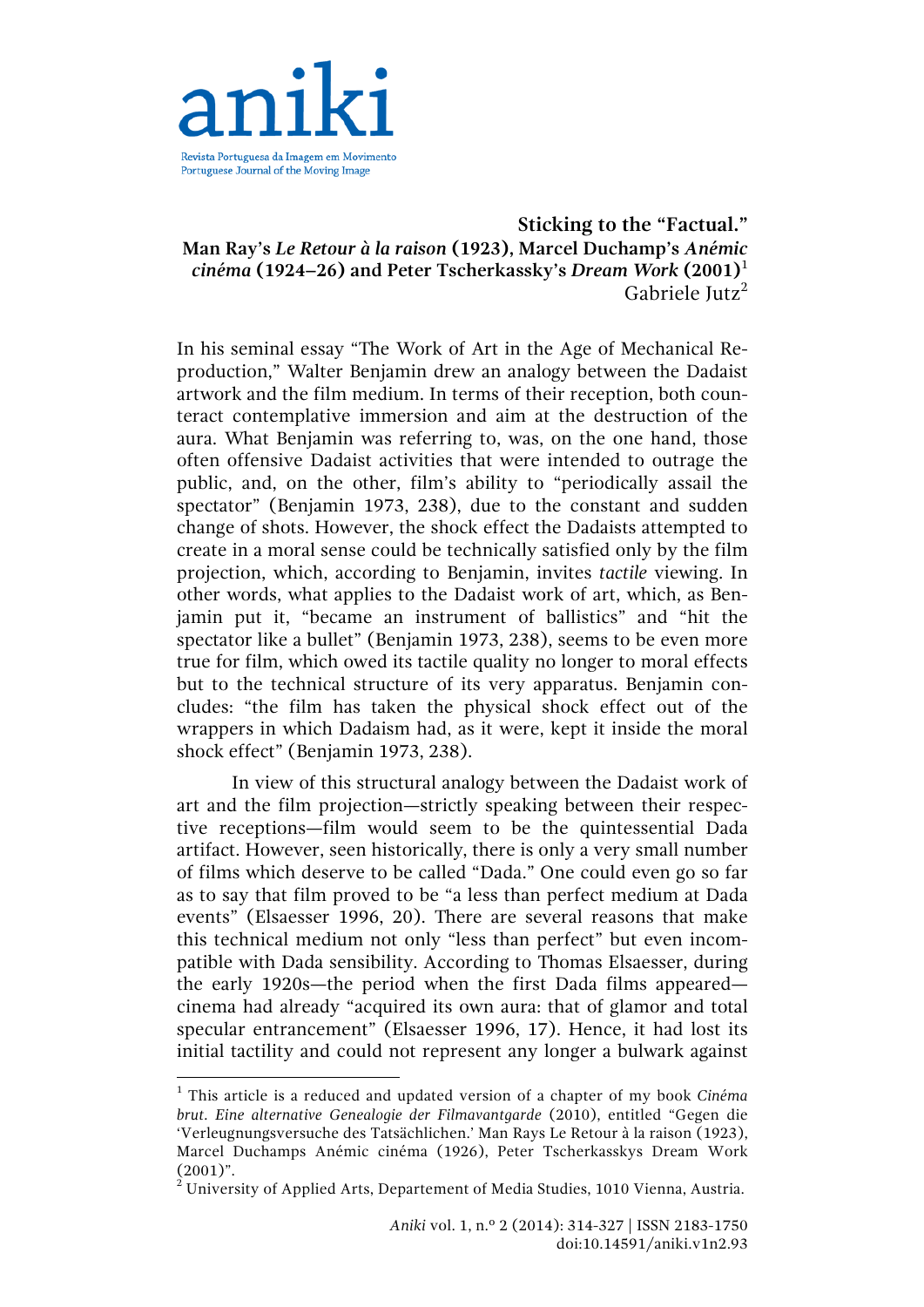contemplative attention, as Benjamin had argued. Beside the fact that film had become more and more a purely visual (as opposed to tactile) spectacle, the usual viewing conditions in a movie theater, "the dark room, the stable rectangle of the screen, the fixed voyeuristic position of the spectator" (Elsaesser 1996, 20) all conflicted with the Dadaists' sense of immediacy. To maintain the physicality of the first cinema audiences, the Dadaist film projection had to take on the character of a happening, which leads Elsaesser (1996, 19) to conclude that "[n]ot the [f]ilm, [b]ut the [p]erformance is Dada". For the Dadaists, film was an unsatisfying medium because as a technically reproduced artifact that can be screened over and over in the same way, it contradicts the spirit of Dada. Even more significant is the fact, as Elsaesser (1996, 21) explains, that film counteracts Dada's "anti-mimetic concept of realism". By preferring the objects themselves or, more precisely, the "factual" over representation, Dada stood for a completely new understanding of realism in art.

This point is made particularly clear by Wieland Herzfelde's "Introduction to the First International Dada Fair" of 1920, where the author argues that "all [modernist] art movements can be characterized as having, despite their differences, a common tendency to emancipate themselves from reality" (Herzfelde *apud* Elsaesser 1996, 22). As an art of visual impression, Impressionism, for instance, treated objects according to their subjective retinal sensation. Expressionism's dramatic brushwork on the other hand produced an increasing deformation of the world. Abstraction, finally, parted entirely from objective representation and is still understood as the embodiment of anti-mimetic art. It is precisely here that Dada makes its point by proving that the principle of realism can be retained within an anti-mimetic approach (Elsaesser's "anti-mimetic concept of realism"). In Dada's privileged forms of expression such as the readymade, collage, photomontage, MERZ-assemblage, liveperformance and, not least, the photogram, a radical return to the object world in its tangible, *tactile* dimension can be discerned. "Dada," Herzfelde (*apud* Elsaesser 1996, 22) perceptively remarked, "is the reaction against all attempts at disavowing the factual".

As an immaterial image of light, film is anything but a commitment to the "factual." It lacks the physicality of a liveperformance as well as the materiality of *objets trouvés,* both of which served as sources of Dada artistic production. The making of a film requires a camera, that is, an apparatus placed between the filmmaker's body and the subject and hence counteracts "immediacy," dear to the Dadaists. Nevertheless, Dada did not capitulate to film but made a *compromise*. In accordance with Herzfelde's dictum, there are at least four strategies to reinsert the "factual" into this medium of reproduction, which is, under normal circumstances, rather incapable of grabbing "reality" fresh and raw. These strategies may relate to (1) the screening situation, (2) the film's "effect" on the viewers' body,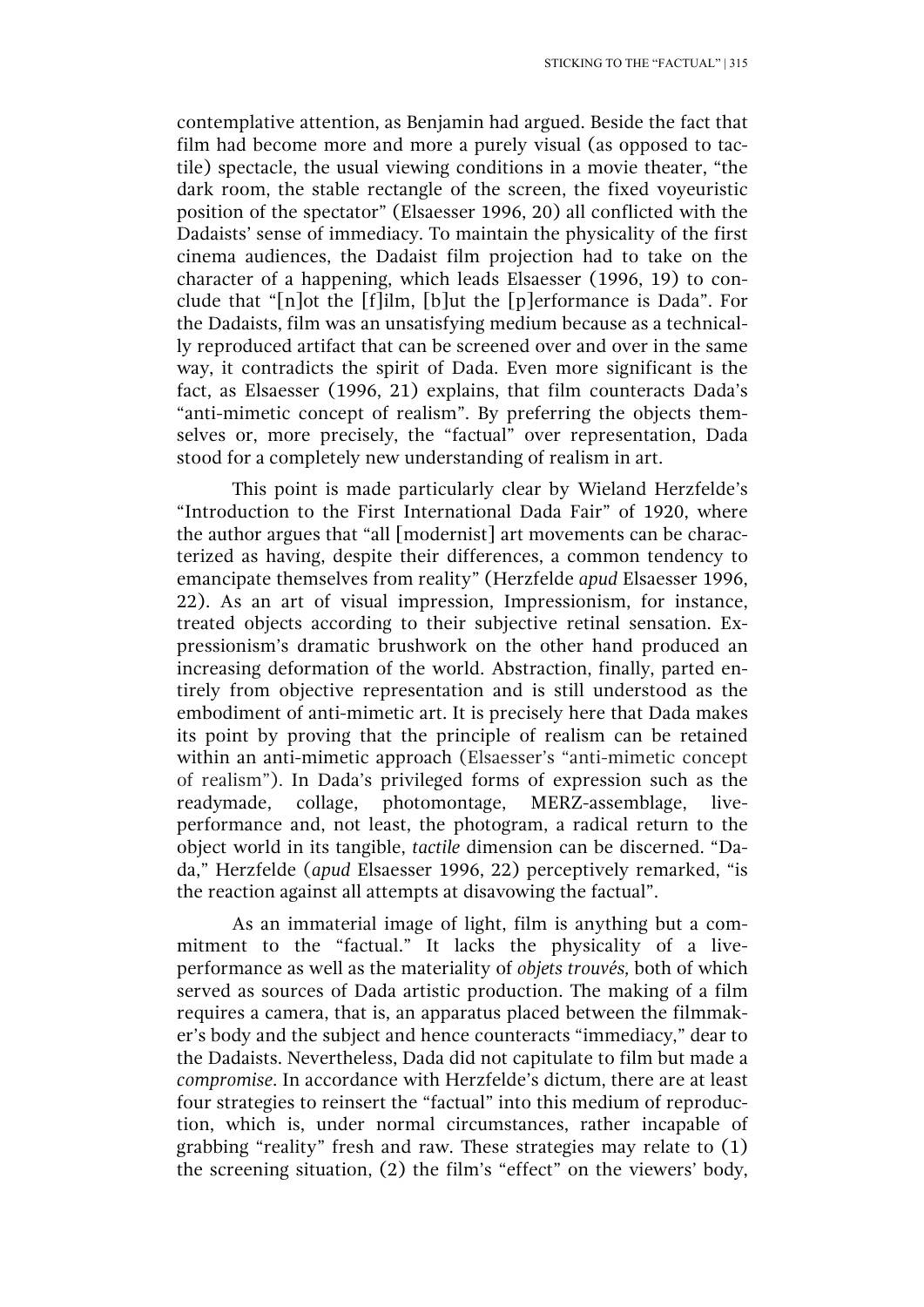(3) the way the artist's body interacts with his medium/material in spatial terms (is it close or distant from it?), or (4) the articulations of the film apparatus itself. The first possibility consisted in giving a special place to the screening by making it part of a live performance (i.e. *Le Retour à la raison* as part of the *Soirée du cœur à barbe* or *Entr'acte* projected as prelude to and intermission of the ballet *Relâche*). The second option was any procedure capable of eliciting a bodily reaction in the spectator (such as protesting), thus undermining the dominance of vision. The third possibility (this time involving the production process) consisted in "outwitting" the recording apparatus. Automatic and/or hand-made procedures of image production (such as the photogram) proved especially useful for this purpose because they do not necessarily depend on a camera. And fourth, by calling to mind the material existence of the cinematic apparatus, that is "the desublimated physical substance of the media *dispositif*," as Pavle Levi (2012, 19) put it.

By reconnecting the *visible* and the *tangible* that film had separated, Man Ray's *Le Retour à la raison* (1923) and Marcel Duchamp's *Anémic cinéma* (1924–26) are prototypes of the Dadaist compromise referred to above. A similar impetus can be found in a more recent example, *Dream Work* (2001), the third part of Peter Tscherkassky's *CinemaScope-Trilogy*, which explicitly refers to the early days of French experimental film. What these three films, despite their differences, have in common is to privilege a certain immediacy (be it during the moment of production or during the moment of reception) and to include an element of tactility, usually absent from cinematic works.

## *Le Retour à la raison*

As Man Ray reports in *Self Portrait*, he discovered cameraless photography—the "rayographic" process—by chance. One night early in 1922, the artist, when working in his Parisian hotel room, had accidentally mixed an unexposed sheet of photosensitive paper with exposed sheets in the developing tray. Waiting in vain for an image to appear, he mechanically placed a small glass funnel, the graduate and the thermometer in the tray on the wetted paper and turned on the light. "Before my eyes," Man Ray (2012, 129) writes, "an image began to form, not quite a simple silhouette of the objects as in a straight photograph, but distorted and refracted by the glass more or less in contact with the paper and standing out against a black background, the part directly exposed to the light". The following day Tristan Tzara took notice of the rayographs, and, according to Man Ray (2012, 129), immediately identified them as "pure Dada creations". What distinguished the rayographs from earlier and similar attempts was their haptic quality, resulting from the fact that a threedimensional object is never entirely in contact with the photo paper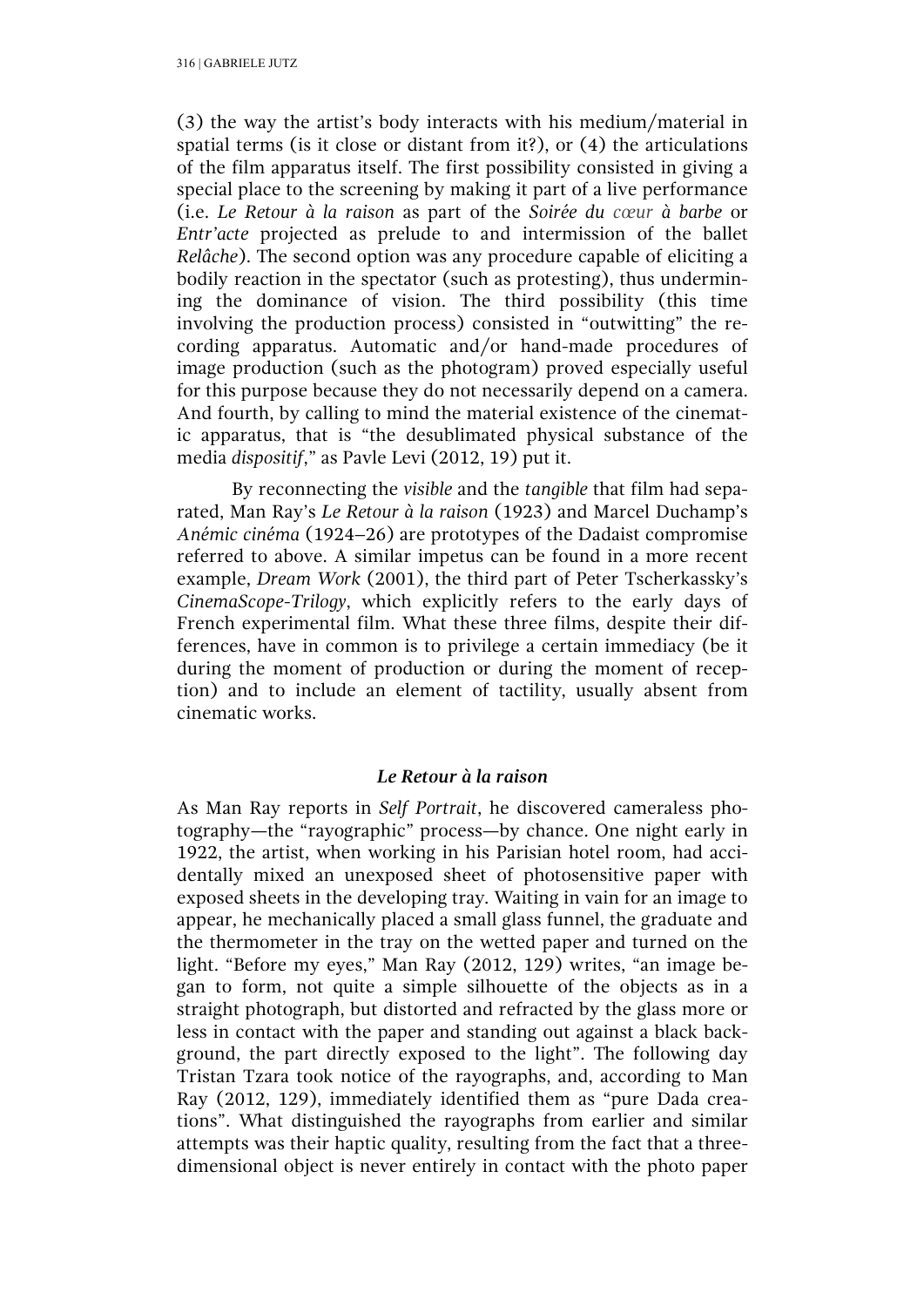(in contrast to a two-dimensional object, which sits flat on the surface). The contrasting tonal values produced by this method suggest a sense of depth and serve as an indicator of the "factual," in Herzfelde's sense. As their three-dimensionality is not a result of the perspectival code of the camera, they provide a perfect example of Dada's anti-mimetic concept of realism. Moreover, these photographs—without camera—are, in László Moholy-Nagy's (2007; Jutz 2012) terms, "productive" and not reproductive. They demonstrate that in order to obtain a photographic image a recording instrument is no longer necessary, and that a medium of reproduction can be used for "productive" purposes as well. As far as the ontological status of the rayograph is concerned, one might even say that it attests to a heightened degree of indexicality, which contributes, in Pavle Levi's (2012, 7ff) words, to an "unprecedented degree of immediacy: instead of light bouncing off the object and passing through the lens onto a strip of film, the object now directly touches the photosensitive surface". It is precisely because of this radical return to the real that the rayograph strikes one as a proper Dada artifact.

*Le Retour à la raison* is the first film using the rayographic process. Man Ray, who until then only had made a few sporadic, unrelated shots with a standard 35mm-movie camera, had little time for experiments, because Tzara had listed him as the producer of a film on the printed announcement of a Dada program entitled *Le Cœur à barbe* (*The Bearded Heart*) to be held the following night (July 6, 1923). Man Ray was afraid of not having enough material for the show, but Tzara suggested the addition of rayographs to the shots already in existence, among them a striped female torso, a rotating paper spiral and an egg crate revolving on a string. Man Ray (2012, 260) gives a detailed account of the making of the rayographs for *Le Retour à la raison*:

Acquiring a roll of a hundred feet of film, I went into my darkroom and cut up the material into short lengths, pinning them down on the work table. On some strips I sprinkled salt and pepper, like a cook preparing a roast, on other strips I threw pins and thumbtacks at random; then turned on the white light for a second or two, as I had done for my still Rayographs. Then I carefully lifted the film off the table, shaking off the debris, and developed it in my tanks. The next morning, when dry, I examined my work; the salt, pins and tacks were perfectly reproduced, white on black ground as in X-ray films, but there was no separation into successive frames as in movie films. I had no idea what this would give on the screen. Also, I knew nothing about film mounting with cement, so I simply glued the strips together, adding the few shots first made with my camera to prolong the projection. The whole would not last more than about three minutes.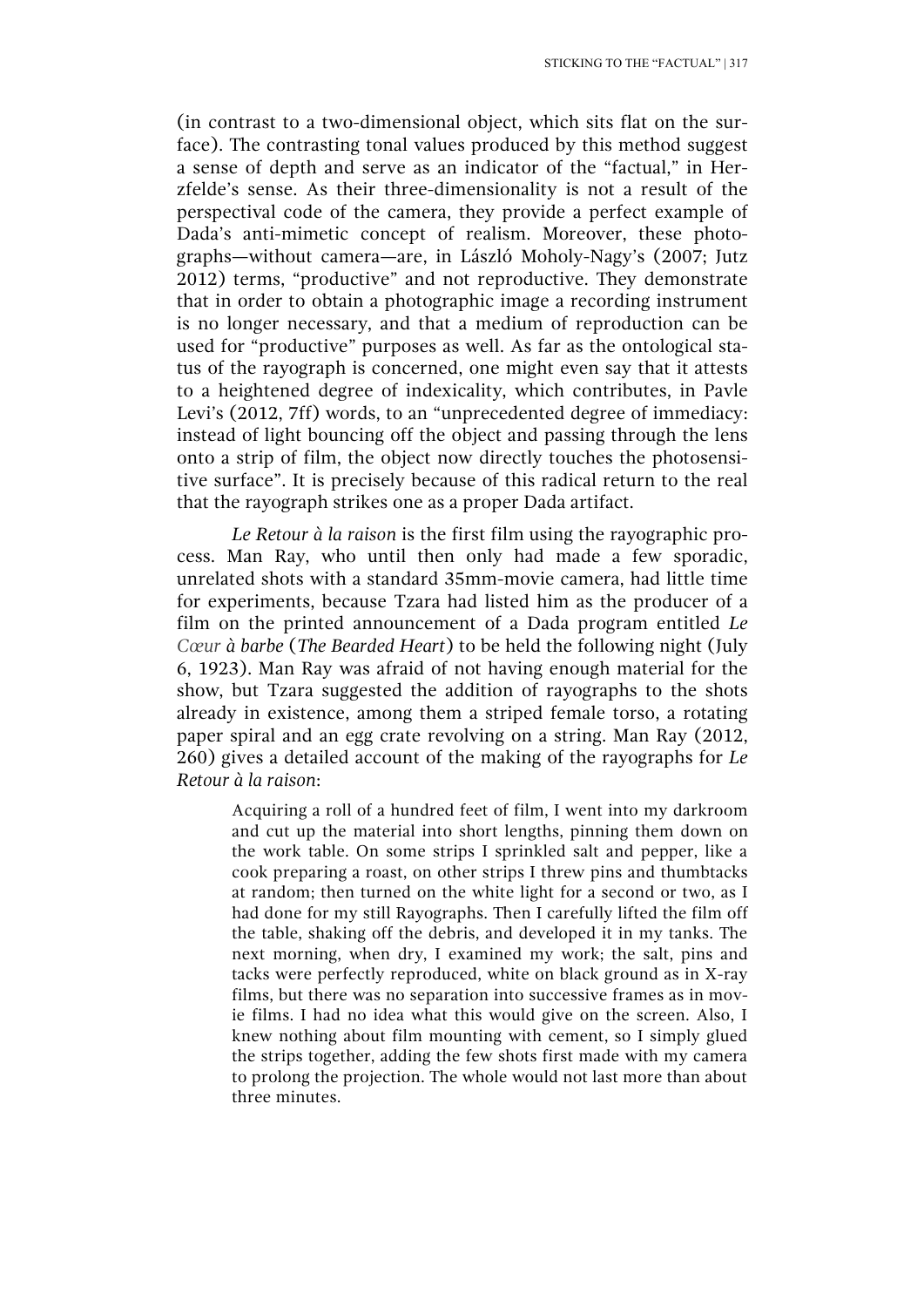

Image 1: *Le Retour à la raison* (Man Ray, 1923) | © Österreichisches Filmmuseum

According to Man Ray (2012, 262), the screening of his film ignited into a true Dada performance, culminating in verbal and even physical confrontations between the sympathizers of the Dadaists and their opponents. It was finally up to the police to put an end to this soirée gone off the rails by emptying the theatre. The making of *Le Retour à la raison* with its direct, hands-on approach, its improper handling of the equipment (due to Man Ray's inexpert mounting, the film broke twice during its projection), as well as the bodily reactions it provoked among the audience, present once more the Dadaists' engagement with the "factual." Even when a technical medium is involved, as in the case of Man Ray's film, the Dadaists found ways to deal with immediacy, materiality and corporeality, either by allowing the artist's hand (instead of the technical apparatus) to do the work—by activating the vital presence of the spectators' body—or by affirming the physical substance of the film apparatus itself.

## *Anémic cinéma*

Despite his pronounced "antiretinal attitude" (Duchamp *apud*  Cabanne 1971, 43), that is, the critique of the optical element in art, what "amused" Marcel Duchamp about movies was precisely their "optical side" (Duchamp *apud* Cabanne 1971, 68), as he admitted in retrospect in an interview from 1967. *Anémic cinéma*, a seven-minute film, realized with the help of Man Ray and the cinematographer Marc Allégret, combines graphics, kinetics and Dada. It consists of ten optical discs, so-called "rotoreliefs," with non-concentric circles drawn on them, which in rotation create the illusion of spiral motion. These rotoreliefs alternate with nine inscribed discs, rotating in the opposite direction (i.e. counter-clockwise), and whose alliterative verbal puns are arranged into spinning spirals. Duchamp's puns,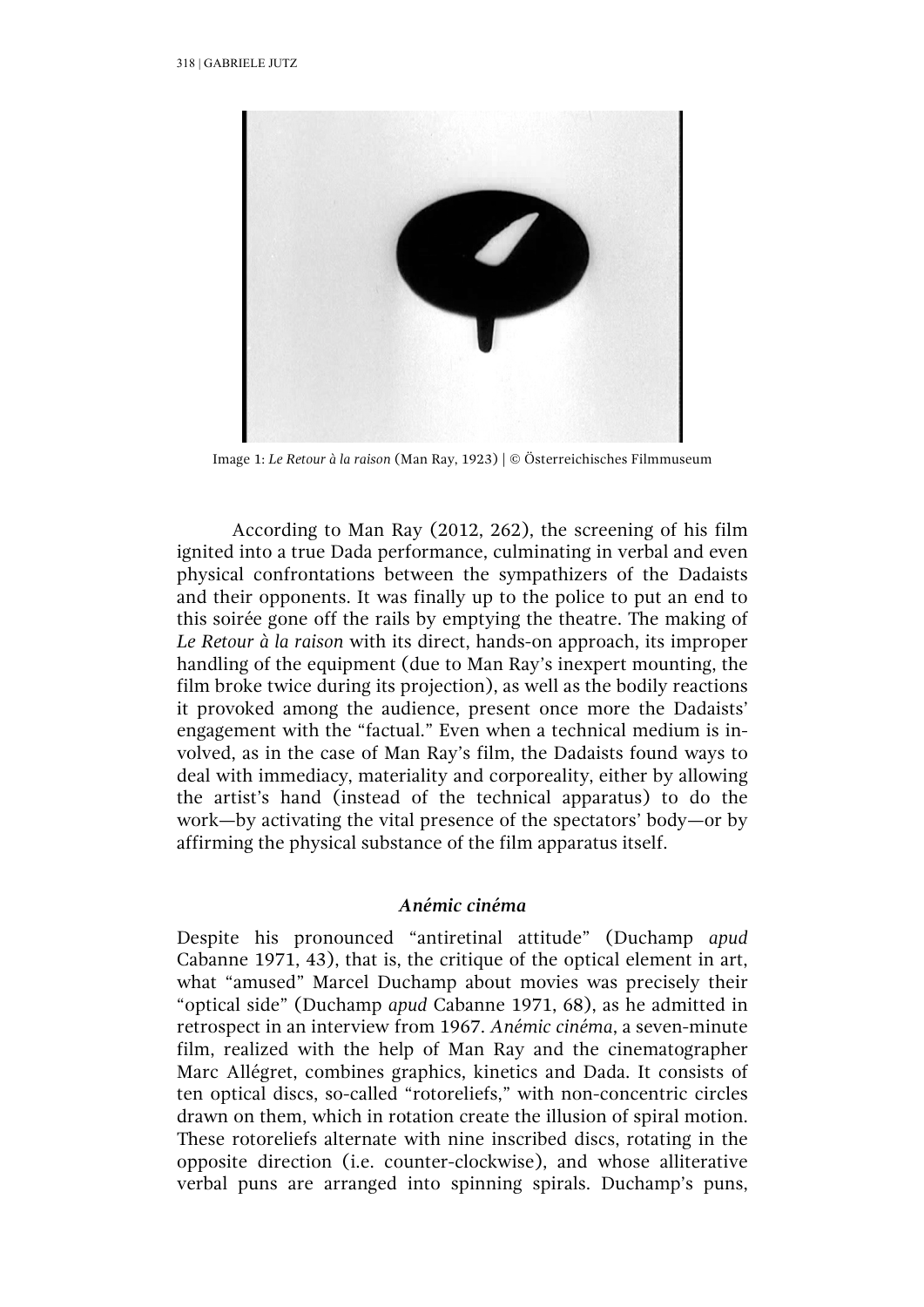though sexually suggestive, semantically appear as pure nonsense. As Katrina Martin (1975, 54) explains, "Duchamp follows regular syntax, but the apparent reason for his word choice has more to do with alliteration and consonance than with any clear referential meaning". The pun "Esquivons les ecchymoses des Esquimaux aux mots exquis," for instance, whose literal translation would be "Let us flee from (cleverly and with some disdain) the bruises of the Eskimoes who have exquisite words" (Martin 1975, 58), is—despite a certain sexual connotation to the term "ecchymoses" (bad bruises)—not bound by meaning. Like any Dadaist linguistic artwork, Duchamp's verbal puns refuse to serve communicative purposes. Their primary objective is "a nonsensical, narcissistic enjoyment" (Levi 2012, 18) what Barbara Rose (1971, 69) would call the "satisfaction of blahblah". By focusing on their own phonetic substance, they serve as a reminder of the material, corporeal dimension of language. Moreover, in order to grasp the meaning of the words on the rotating discs, the body of the viewer is persistently forced to assume different postures, instead of remaining unmoved in his/her seat. As Duchamp's puns require a physical decipherment, they make the viewer experience reading as a bodily activity.

The image discs appear at first glance to be a sober study of visual effects. In fact, however, their pulsation develops into an absorbent, almost hypnotic power that one can hardly escape. The optically illusory spirals seem to squeeze the viewer into a threedimensional space of infinite depth. Their rhythmic contractions engage the spectator in a kind of cinematic equivalent of coitus. More precisely, "[t]he fact that the eye reads the optical illusions as both going in and then coming out establishes on an abstract level a literal allusion to the sexual act" (Mussman *apud* Schwarz 1997, 58). *Anémic cinéma* functions like a techno-libidinal machine, fuelled by its pulsations alone; by accentuating a tactile aspect of vision, it becomes a site of resistance against the retinal regime.

Imprinted on the last frames of the film is a fingerprint, which is, together with the handwritten signature "Rrose Sélavy," part of the film's copyright notice. It seems as if Duchamp, who, as no one before, had de-individualized art production and exempted it from the mark of the *auteur*, with this signature and fingerprint was setting an example of authorial authenticity. As so often with Duchamp, however, this gesture of signing is done with a wink of the eye. Firstly, we do not know if the fingerprint is genuinely Duchamp's or belongs to one of his associates. And secondly, the artist did not sign with his own name, but with that of his female pseudonym, "Rrose Sélavy" (phonetically identical with "Éros c'est la vie"—"Eros is life"). Rather than functioning as identifying marks, fingerprint and signature are once again indicative of the tactile dimension, so central to Duchamp's film. Both are performed manually and emerge from a physical contact; hence they attest to this "return to the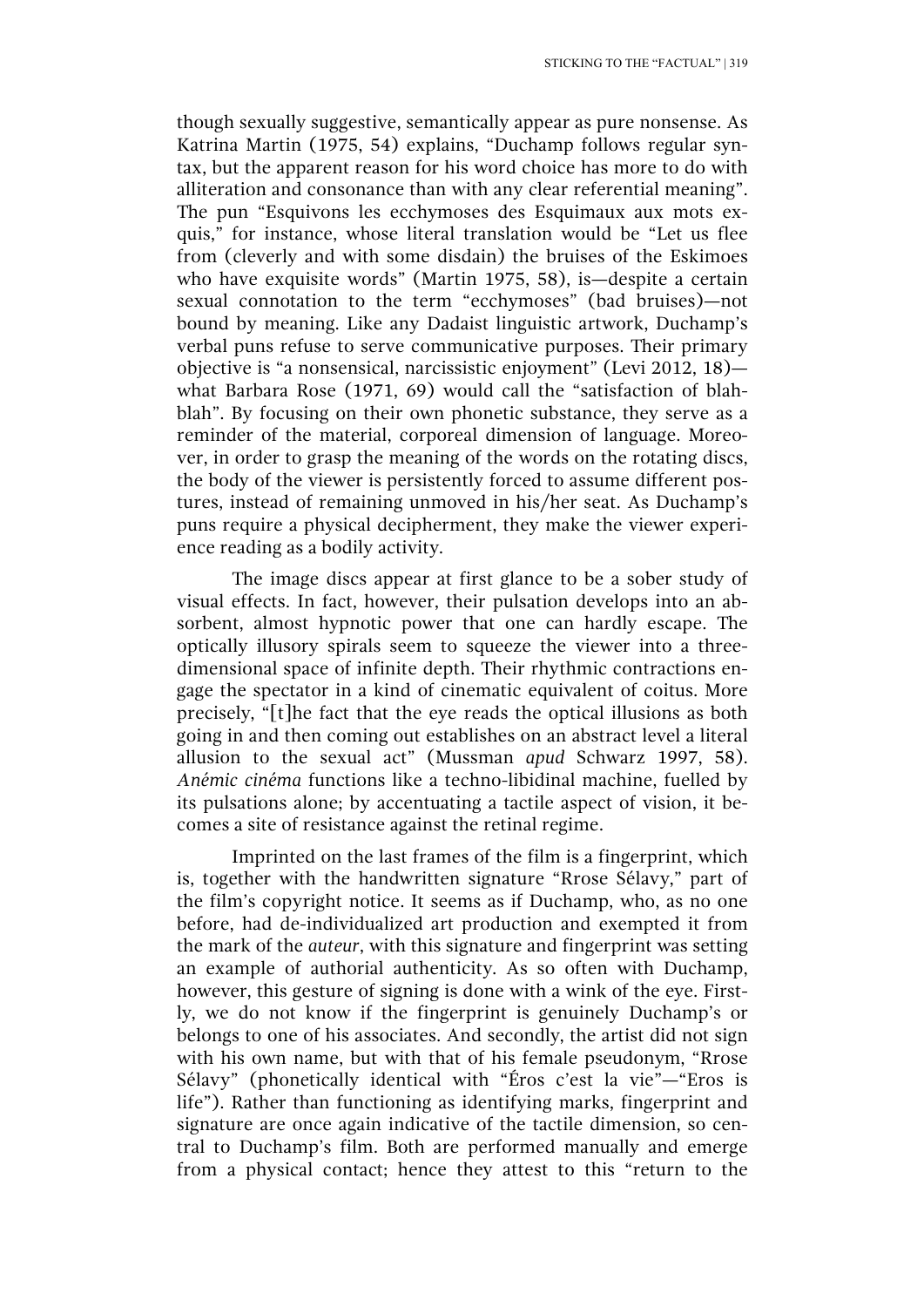hand," Duchamp mentioned by referring to the laborious production process of *Anémic cinéma*. 3

Duchamp's fingerprint in *Anémic cinéma* resulted from a purely manual procedure, and had been left directly on the filmstrip by a blackened finger (Didi-Huberman 1999, 195). This act of withdrawing from the technical apparatus stands for the desire to minimize the distance between the world of objects and the world of signs or representations, not unlike the rayographic process Man Ray utilized in *Le Retour à la raison*. Although the method of camera-less—or "direct"—filmmaking, be it by a finger's imprint or the photo-grammatic process, is not able to abolish completely the distance that irreducibly separates object and sign; it nevertheless brings the object in the closest possible proximity to its representation, because it is the material object itself (and not merely its emanation of light) which touches the filmstrip (Dubois 1983, 87). By establishing a tactile relation between object and material support, photogram and fingerprint demonstrate one possible response to film's inherent attempts at disavowing the factual and hence can be seen as emblematic of the Dadaist "compromise."



Image 2: *Anémic cinéma* (M. Duchamp, 1924–1926) © Succession Marcel Duchamp/Bildrecht, Wien.

<sup>3</sup> Describing the technical problems during the making of *Anémic cinéma*, Duchamp (*apud* Cabanne 1971, 68) said: "The work went millimeter by millimeter, because there weren't any highly perfected machines. There was a little circle, with the millimeters marked off; we filmed image by image. It took two weeks. The equipment wasn't able to take the scene at any specific speed—it was a mess and since it was filming rather quickly, it created a curious optical effect. So we were therefore obliged to abandon mechanical means, and make everything ourselves. A return to the hand, so to speak".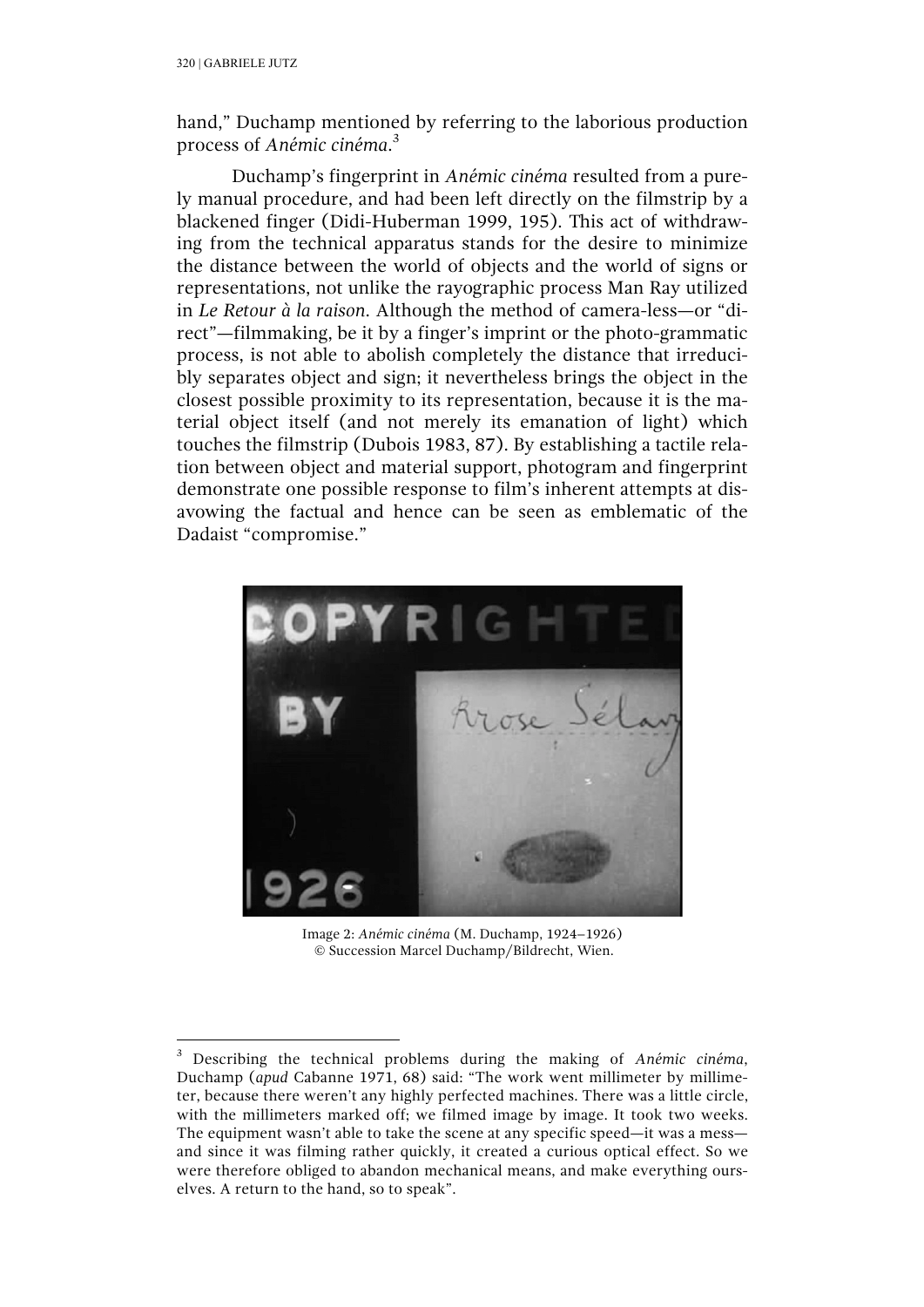#### *Dream Work*

"In appreciation of the cinematic art of Man Ray," is to be read in the final credits of Peter Tscherkassky's *Dream Work*. As the filmmaker declares, his film "pays tribute to the beginnings of avant-garde film art, or more precisely the surrealist film" (Tscherkassky *apud* Horwath and Loebenstein 2005, 158). It is interesting to note, that Tscherkassky's comment unambiguously identifies Man Ray as a surrealist filmmaker, despite the fact that *Dream Work* clearly refers to *Le Retour à la raison*, which is undeniably a Dada film. This ambivalence leads me to conclude, that *Dream Work* is not exclusively committed to the universe of Surrealism, as the film's dominant reception suggests, but to the universe of Dadaism too, not only to the dream (and its work), but also to the "factual," as I will argue.

"Dream-work" is Sigmund Freud's (1965, 311ff.) term for the operations and processes by which latent dream thoughts are transcribed into the manifest, recollected dream-content. Its two main mechanisms are *condensation* and *displacement*, which can be analogically regarded as two quintessential rhetorical figures, *metaphor* and *metonymy*. What condensation and metaphor have in common is that both are founded on *similarity*; they choose among similar elements (semantically, phonologically, visually etc.) from a paradigm (think, for instance, of Duchamp's alliterative puns). Displacement and metonymy, however, are marked by the function of *contiguity* and choose among contiguously related elements actually present in the syntagmatic chain (for example in the phrase "to drink a glass" the contained is substituted by the container, a spatially related association; likewise, Tscherkassky relating Man Ray to Surrealism indicates that a displacement to an adjacent association has taken place – from Dadaism to Surrealism). However, it is important to note, that, despite this functional analogy, metaphor and metonymy are not the same as condensation and displacement, because "[d]reams are unconscious productions, and poems [or films] are for the most part conscious productions" (Williams 1981, 55).

*Dream Work*, Tscherkassky's third part of his *CinemaScope-Trilogy*, utilizes footage from a Hollywood movie, *The Entity* (Sidney J. Furie, 1981), a psychological horror film, in which the female protagonist is pursued by an invisible ghost. *Dream Work* focuses on a number of relatively calm shots from Furie's film: A woman (Barbara Hershey) enters her house, removes her shoes, falls asleep and starts to dream. What the filmmaker was interested in was not so much the representation of a dream content as such, but to offer the cinematic equivalent of the "mechanics of the dream," —condensation and displacement—as described by Freud. Tscherkassky reinterprets the two main operations of the dream-work as technical-mechanical processes. "Displacement" denotes the physical transfer of the found footage material into a new context. "Condensation," however, is the result of the manual procedure of contact printing multiple layers of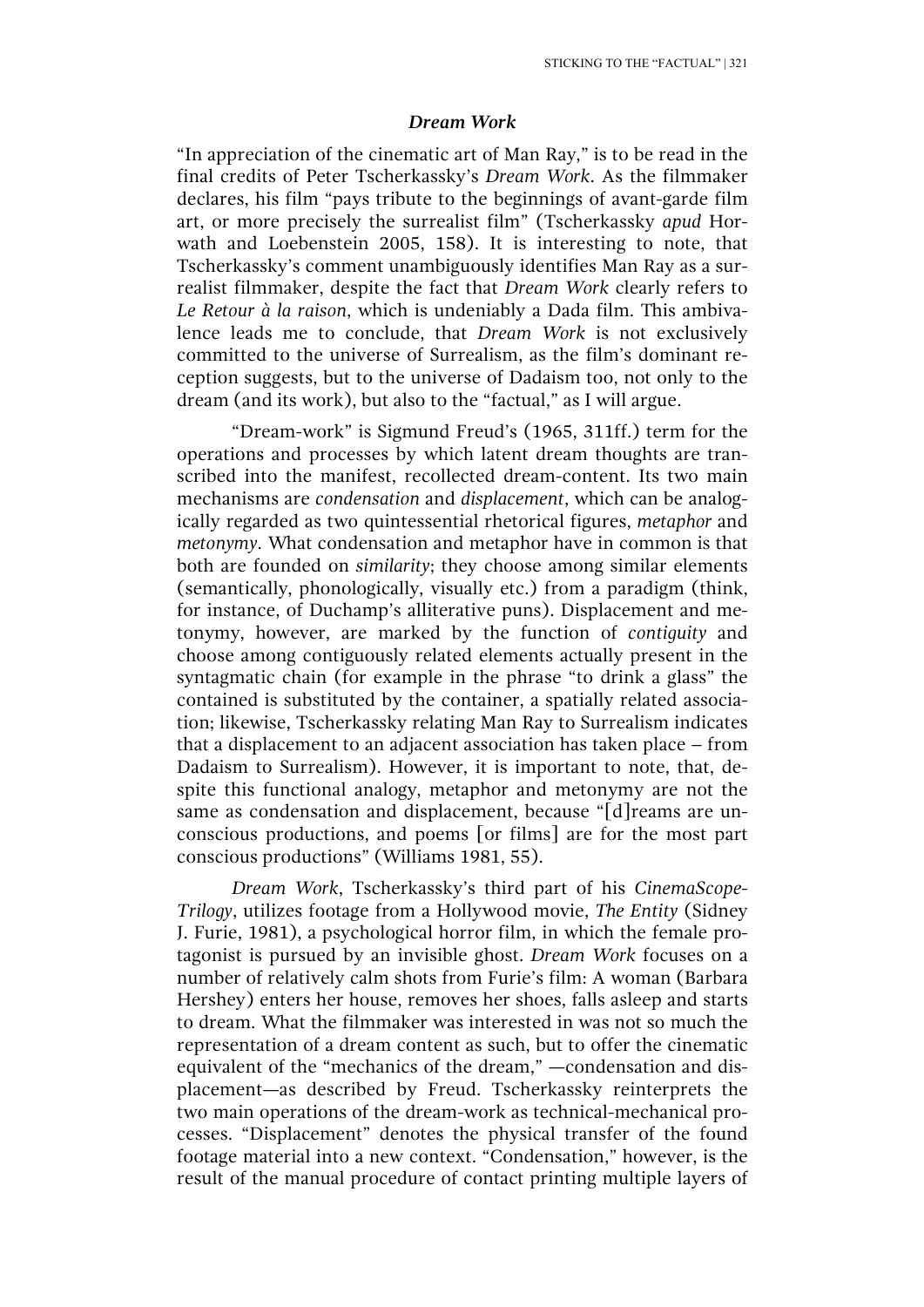filmstrips. Specifically, Tscherkassky's contact printing method proceeds as follows: the original material, film strips of about one meter in length (around 50 frames), are arranged on an equally long strip of unexposed 35mm-stock and then exposed. The light source is either a photo enlarger, whose light cone captures about 18 frames at once, or a laser pointer, which allows for re-copying small details from the original film using the tiny red beam emitted by the pointer. *Dream Work* is thus composed of up to seven layers, which were sandwiched in this way or re-copied in several separate steps (Horwath and Loebenstein 2005, 150ff.). In addition to the found film material from *The Entity*, Tscherkassky placed some of *Le Retour à la raison's* most famous objects—needles, thumbtacks and coarse salt—on raw film stock and contact-printed them by exposing them to a light source. Whether the found filmstrip—i.e. a "flat object"—, or threedimensional objects are involved, both methods of contact printing are camera-less devices and hence attest to the rayographic process first explored by Man Ray.



Image 3: *Dream Work* (P. Tscherkassky, 2001) | © Peter Tscherkassky

*Dream Work*, which begins quietly, turns quickly into a *furioso*, in which the force of the cinematic material is discharged in an orgasmic frenzy. In this extensively condensed montage, the image of the dreaming woman is superimposed upon grabbing male hands and a man's face. These brief shots, each of them consisting of only a few frames, culminate in a painful flicker, resulting from the quick alternation of positive and negative material. It is precisely during this sequence that the silhouette of a huge white thumbtack appears on the screen, taking up and varying the theme of the sexual act. While the thumbtack in *Le Retour à la raison* does not refer to anything but to itself, Tscherkassky's tack turns into a metaphor based on the visual similarities between the thumbtack's thorn with a penis, and its punched part with a vagina, recalling thus a sexual act. While Surrealism often relied on the power of the metaphor, Dadaism preferred "material literalism over metaphoric constructions [...]" (Elsaesser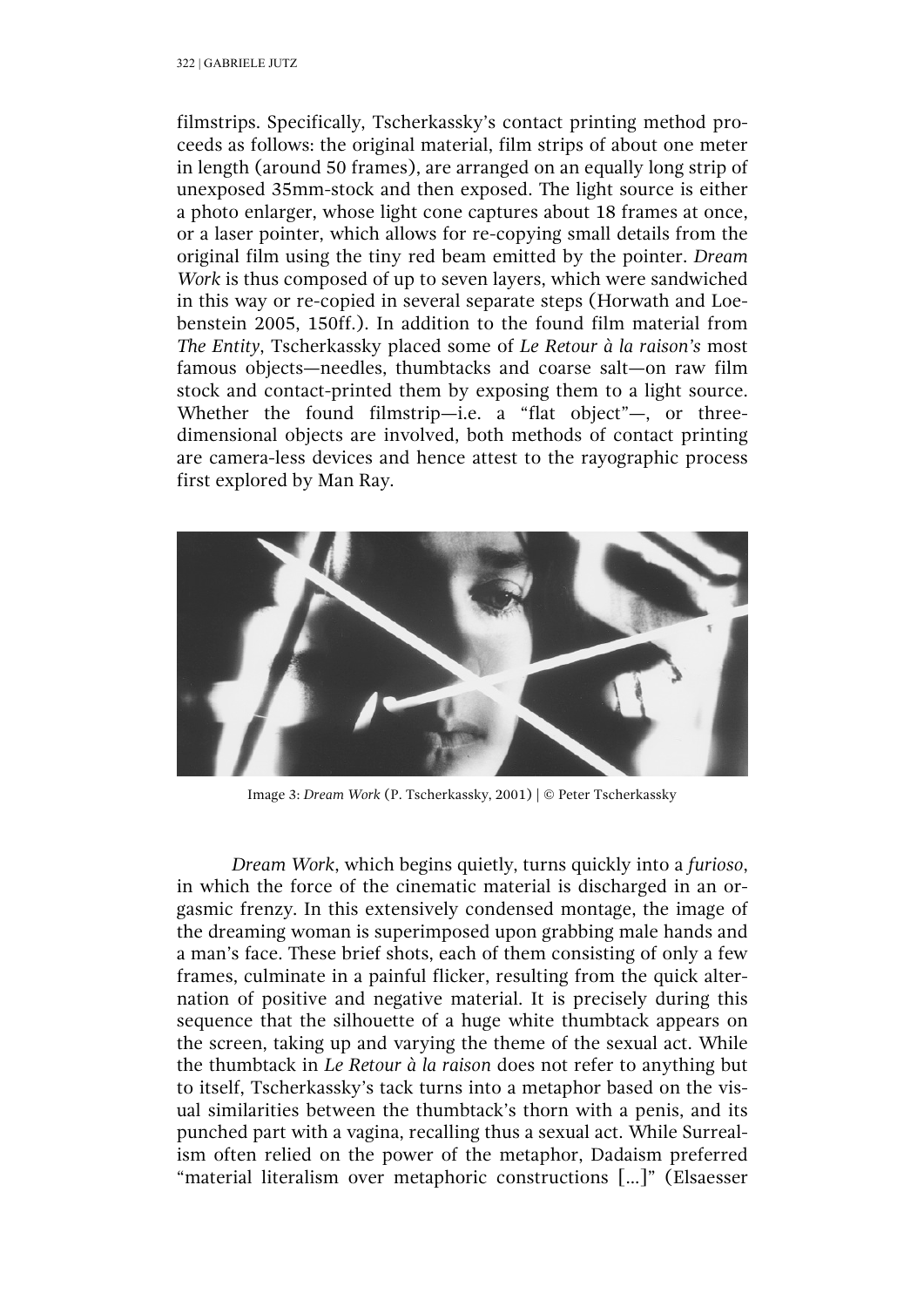1996, 22). Tscherkassky's declared aim to interpret Man Ray's objects "as sexual metaphors" (Horwath and Loebenstein 2005, 158), should not obscure the fact that *Dream Work* attests to a strong propensity for the "factual" as well. Though the filmmaker had already used the device of manual contact printing in the two earlier parts of *CinemaScope-Trilogy*, it was only with *Dream Work* that he engaged himself with more haptic, three-dimensional objects, as did Man Ray in *Le Retour à la raison*. The use of nails, tacks and coarse salt grains enhances the physical aspect of the film, further underlined by several shots showing the filmmaker's hands manipulating the film stock. In line with this hands-on production mode is the bodily impact *Dream Work* exercises on the viewer. Its constant flicker turns viewing into a felt experience and seems to echo Duchamp's critique of retinal vision.

A similar kind of material literalism, as evidenced by the photogrammatic process (also known as "concrete photography"), can be found in the soundtrack of *Dream Work*. Here, Tscherkassky's main devices are sound montage and sound animation, both of which are based on optical sound techniques. For his sound montage Tscherkassky used portions of the existing optical sound from *The Entity*, which was copied and collaged in the dark room, and then transformed into the film's soundtrack by the composer Kiawasch Saheb Nassagh. This "found sound" is reminiscent of Dadaist photomontage, in which materials already formed by mechanical processes were treated as raw material (Elsaesser 1996, 23). As regards sound animation, Tscherkassky chose an unusual method, but one that once again pays homage to Man Ray's rayographic process. In one instance prior to contact printing, he sprinkled salt in increasingly thick layers onto the last feet of the filmstrip until the figurative image was blotted out. Naturally, this method also affected the optical soundtrack, so that the sound takes on a scratching and rustling quality, until it finally vanishes altogether. This effacement of image and sound is, for Tscherkassky, akin to falling asleep and dreaming, where reality is slowly withdrawn and delivers the dreamer to the realms of the unconscious.4 However, it is also feasible to read this sequence in the light of the Dadaists' literal material realism. Rather than representing a metaphor for the "dust [the] sandman throws in the eyes"<sup>5</sup>, the salt grains can be seen as an indicator of the power of the real, that overrules representation.

## **Conclusion**

What I have described above as the Dadaists' "compromise" includes different strategies, all of which have in common the desire to reinsert the "factual" into the film medium. These strategies of the

 $<sup>5</sup>$  Ibid.</sup>

<sup>4</sup> Conversation of the author with Peter Tscherkassky, February 27 2008.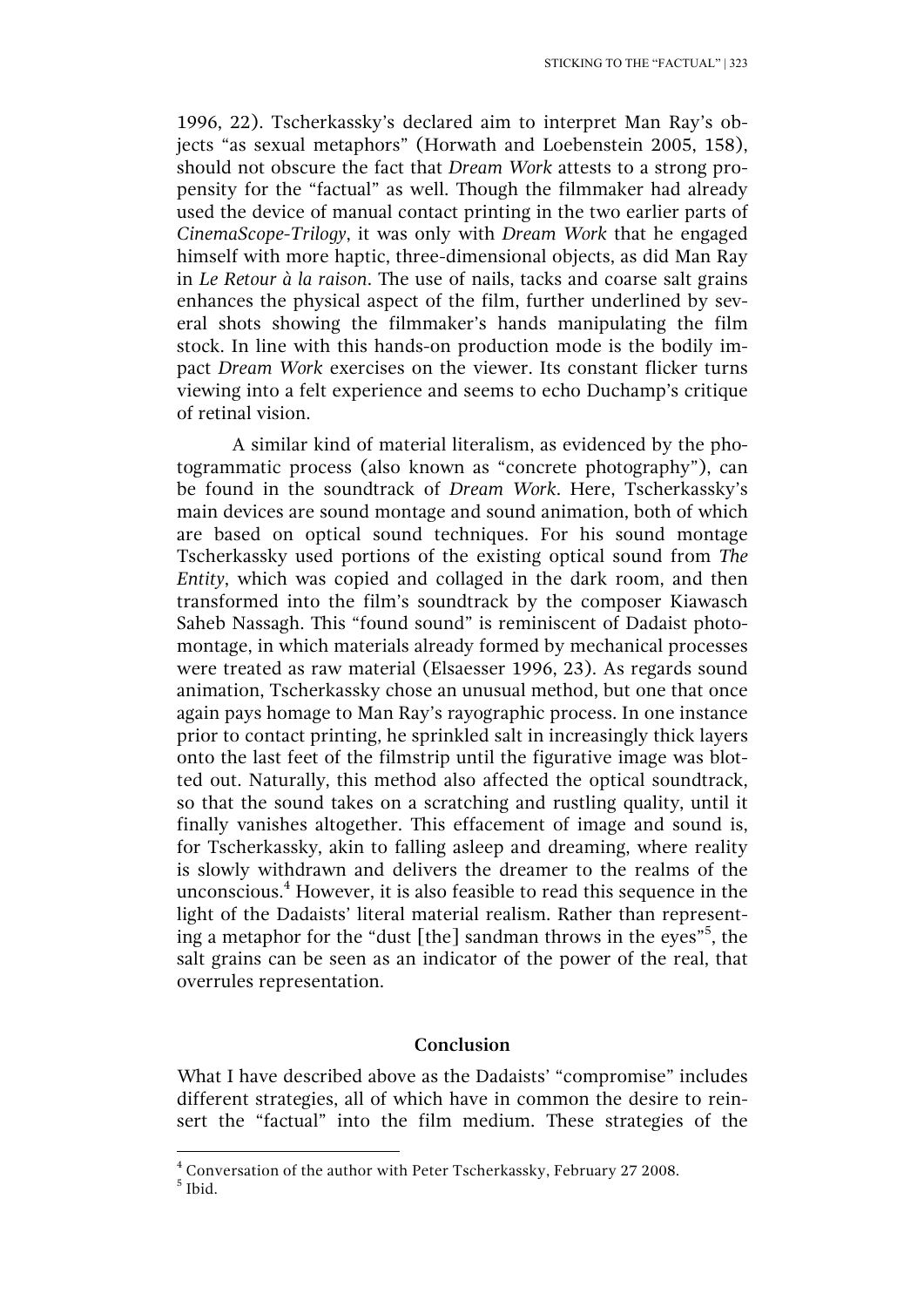different filmmakers demonstrate that even film, the medium of reproduction par excellence, is amenable to modifications that make possible the minimalization (but not the abolishment of) the distance between "reality" and its representation. In literature, for instance, the wish to negate the gap that separates things from words can be found in abundance. Among the most intriguing examples is Jonathan Swift's (or more precisely: Lemuel Gulliver's) report about the Academy of Lagado's plan for entirely abolishing all words. "[S]ince Words are only Names for *Things*," the argument runs, "it would be more convenient for all Men to carry about them, such *Things* as were necessary to express the particular Business they are to discourse on" (Swift 2005, 173). In *Jokes and Their Relation to the Unconscious* Sigmund Freud (1963, 120) pointed out that children, in focusing upon the sound of a word instead of upon its meaning, are in the habit of treating *words as things*. Jokes as well as sound poems privilege the material sound to its immaterial signification and thus represent a way to "[re]gain possession of the childish source of pleasure" (Freud 1963, 170).

As has been shown, *Le Retour à la raison* and *Anémic cinéma* (like Dadaist works of art in general) aim to privilege the concrete object over the sign—or at least insist on their equivalence. That a similar principle is at work in Tscherkassky's film becomes only clear when one leaves the manifest level (which in this case correlates with the symbolic interpretation of the images) and arrives at the latent content. From this perspective, it seems worthwhile to follow the chains of thought set down by Tscherkassky's homage to Man Ray and to read *Dream Work* as symptomatic of a search for the lost world of things and the "factual". This is not to deny the significance of surrealism for *Dream Work*. Although Dadaism and Surrealism exhibit different attitudes toward the "factual," they come together in their common desire for *semiotic de-differentiation*, that is, their denial of a difference between object and representation. In order to achieve this goal, however, they follow different paths: Dadaist artworks show a tendency to treat things as signs. Surrealistic artworks proceed rather in the opposite direction: they treat signs as things, as its creative activity deliberately uses the mechanisms of the unconscious.<sup>6</sup> Both tendencies can, however, be detected in *Dream Work*. Either signs are brought into the closest possible proximity to things, as in the case with the photogram, or things are treated as signs. Tscherkassky's work with found footage is representative of this second tendency. As a relic, the found-footage film is physically identical to its original material and resembles in this respect the Dadaist *objet trouvé*. The fact that a visual sign can also possess the

 $6$  An example of this would be the visual implementation of linguistic expressions in *Un chien andalou* (1929) by Luis Buñuel. The French phrase "avoir des fourmis dans la main" means "hands have fallen asleep" but is visualized as "to have ants in the hand". The phrase's literal meaning is thus restored in the film's image of a palm on which ants are crawling.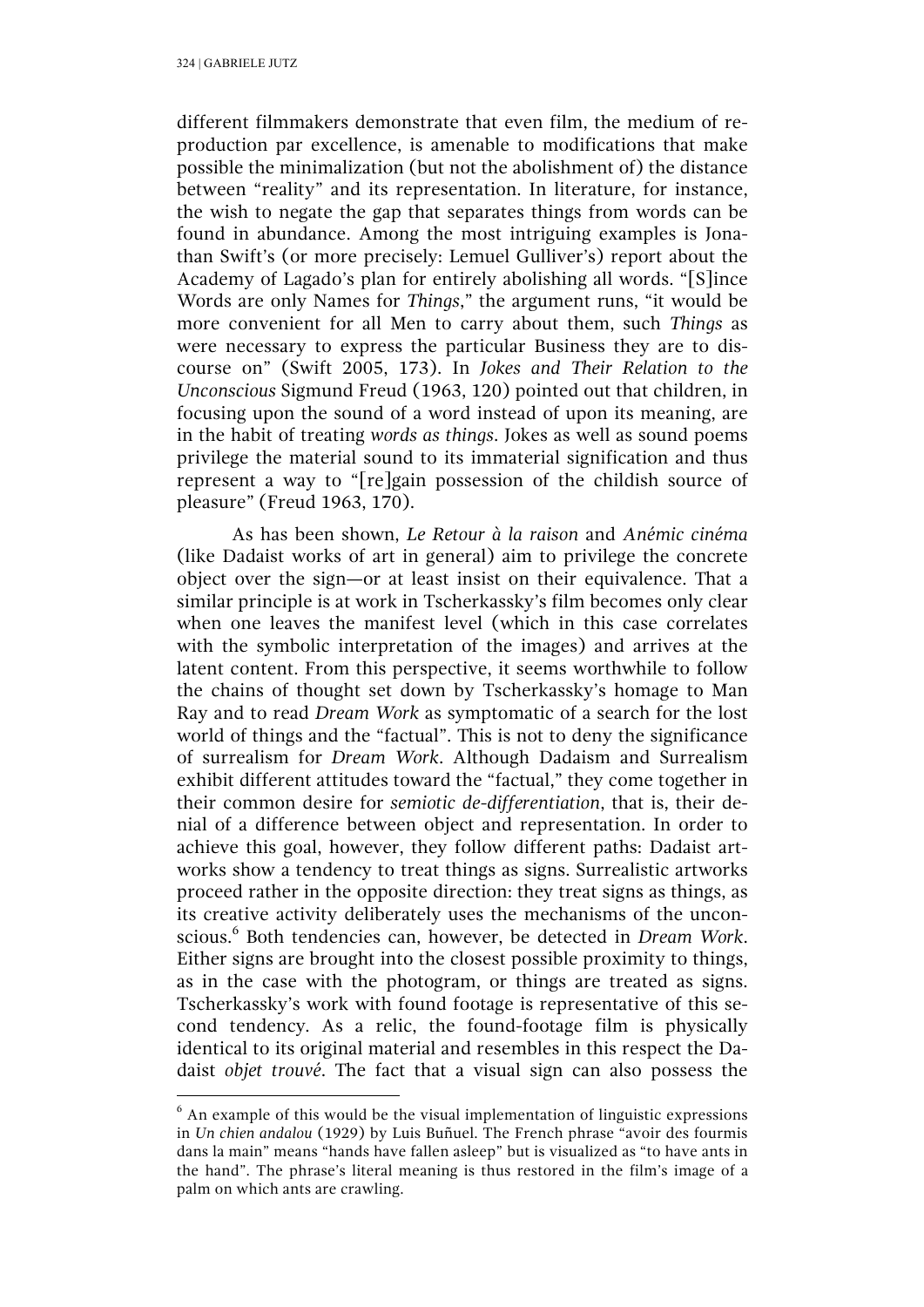properties of a *thing*, in turn, is proved in the flicker effect: the image loses its symbolic character and transforms into a ballistic object of intense tactility.

The direction in which this process of semiotic dedifferentiation runs, whether it is from thing to sign or from sign to thing, is less relevant than its underlying principle, which is to undermine the fundamental opposition between the two categories. Like *Le Retour à la raison* and *Anémic cinéma*, *Dream Work* consistently raises the question of a possible tactile quality of vision, but within a changed—digital—media sphere. If Dadaism adhered to the "factual," it did so in rebellion against a concept of modernism that, in the interest of the autonomy of the work of art, had taken leave of the real. Adhering to the objective, however, it opened up the possibility of recharging artistic artifacts with the sensuality of the concrete that only things (as opposed to words) can claim for themselves. Mimetic realism was plunged into a crisis with the advent of photography, and, a half century later, with film; now, in the early  $21<sup>st</sup>$  century, it is the analogue media itself that appears under attack. Just as Dadaism devoted itself unreservedly to the "factual" in response to the crisis of mimetic representation, Tscherkassky reaches back to the indexical roots of the film medium in light of the threat of its disappearance at the hands of the digital.

#### **REFERENCES**

- Benjamin, Walter. 1973. "The Work of Art in the Age of Mechanical Reproduction." In *Illuminations*, trans. Harry Zohn, 217–251. New York: Schocken Books.
- Bois, Yve-Alain and Rosalind E. Krauss. 1997. *Formless: A User's Guide*. New York: Zone Books.
- Cabanne, Pierre. 1971. *Dialogues with Marcel Duchamp*. Translated by Ron Padgett. New York: Viking.
- Dubois, Philippe. 1983. *L'acte photographique.* Paris: Fernand Nathan and Bruxelles: Editions Labor.
- Elsaesser, Thomas. 1996. "Dada/Cinema." In *Dada and Surrealist Film*, ed. Rudolf E. Kuenzli, 13–27. Cambridge, Mass.: MIT Press.
- Freud, Sigmund. 1965. *The Interpretation of Dreams*. Translated by James Strachey. New York: Avon.
- Freud, Sigmund. 1963. *Jokes and Their Relation to the Unconscious*. Translated by James Strachey. New York: Norton.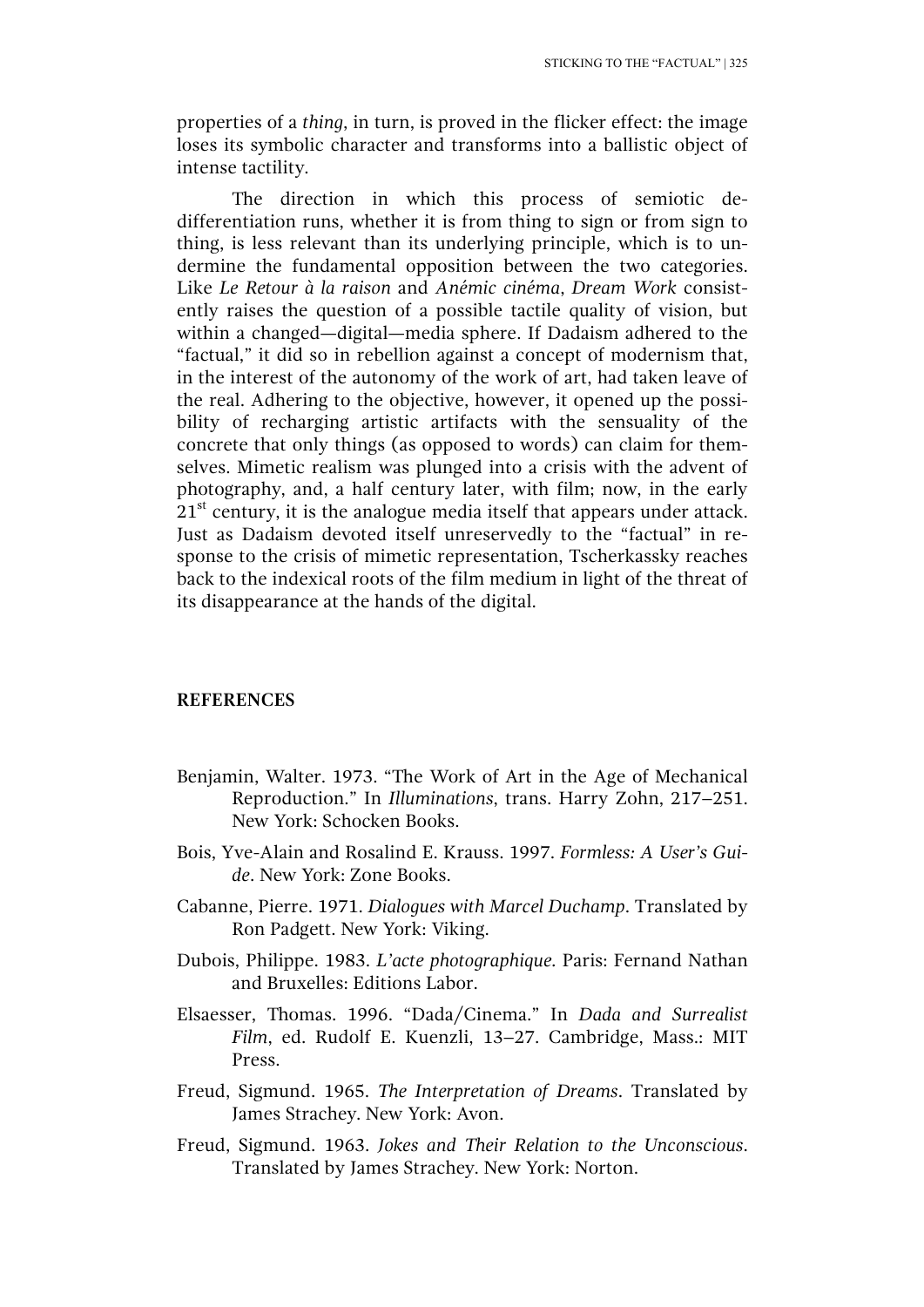- Horwath, Alexander and Michael Loebenstein, eds. 2005. *Peter Tscherkassky.* Wien: Synema Publikationen.
- Judovitz, Dalia. 1996. "Anemic Vision in Duchamp: Cinema as Readymade." In *Dada and Surrealist Film,* ed. Rudolf E. Kuenzli,
- Jutz, Gabriele. 2012. "'Produktion Reproduktion'. Echos von László Moholy-Nagys Medientheorie in der Geschichte von Film- und Medienkunst." In *Regarding the Popular: Modernism, the Avant-Garde and High and Low Culture*, ed. S. Bru, B. Hjartarson and L. van Nuijs et al, 394–409. Berlin, New York: Walter de Gruyter. (= European Avant-Garde and Modernism Studies, vol. 2).
- ———. 2010. *Cinéma brut. Eine alternative Genealogie der Filmavantgarde.* Wien, New York: Springer (= edition angewandte).
- Levi, Pavle. 2012. *Cinema by Other Means*. Oxford, New York: Oxford University Press.
- Man Ray. 2012. *Self-Portrait*. London: Penguin Books.
- Martin, Katrina. 1975. "Marcel Duchamp's Anémic Cinéma." *Studio International* vol. 189 (973): 53–60.
- Moholy-Nagy, László. 2007. "Production Reproduction: Potentialities of the Phonograph." [1922] In *Audio Culture. Readings in Modern Music*, ed. C. Cox and D. Warner, 331–333. New York, London: Continuum Books.
- Rose, Barbara. 1971. "Kinetic Solutions to Pictorial Problems: The Films of Man Ray and Moholy-Nagy." *Artforum* 10 (1): 68–73.
- Schwarz, Arturo. 1997. *The Complete Works of Marcel Duchamp.* New York: Delano Greenidge Editions.
- Williams, Linda. 1981. *Figures of Desire. A Theory and Analysis of Surrealist Film*. Berkeley, Los Angeles, Oxford: University of California Press.

### **FILMOGRAPHY**

- *Le Retour à la raison* [experimental film] Dir. Man Ray. France 1923. 35mm, b/w, silent, 3mins (16 frames/sec.). [Dada Cinema, Re:Voir Vidéo et Éditions du Centre Pompidou, EDV 519, Paris 2005].
- *Anémic cinéma* [experimental film] Dir. Marcel Duchamp (in collaboration with Man Ray and Marc Allégret). France 1924– 1926. 35mm, b/w, silent, 7mins (18 frames/sec). [Avant-Garde Films from the Raymond Rohauer Collection: Experi-